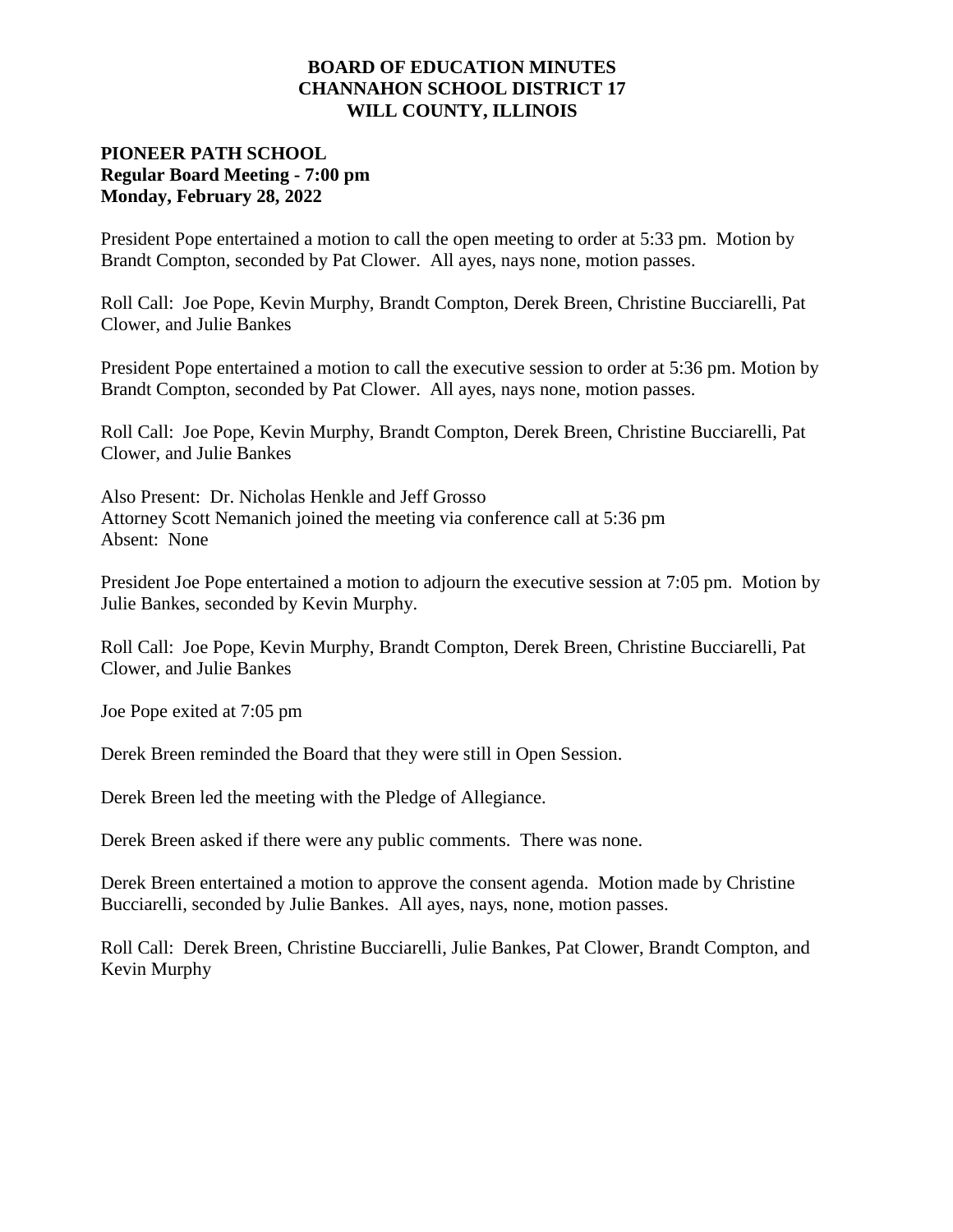## **Consent Agenda**

- Approve Personnel Report
- Approve January 24, 2022 Regular Board and Executive Minutes
- Approve Treasurer's Report
- Approve Treasurer's Financial Report
- Authorize Treasurer to Pay Board Bills Listed
- Authorize Destruction of August 12, 2020 and August 24, 2020 Recorded Executive Minutes

Derek Breen inquired if there were any Union comments. The Union had no comments. Derek Breen turned the meeting over to Dr. Nicholas Henkle.

Dr. Henkle recognized Mary Jo Minarich, our Leading Building Technology Specialist, as the IDEA 'Outstanding Technology Specialist of the Year.'

Dr. Henkle recommended the Board solicit Statements of Interest and Qualifications from architectural firms to provide comprehensive architectural services as per (50 ILCS 501/) Local Government Professional Services Selection Act, to assist the School District in performing possible planning, remodeling, construction, life-health safety projects, and special projects. The district administration will release the Request for Qualifications on March 3, 2022, which will initiate the Quality-Based Selection Process.

Derek Breen recommended a motion to approve the Architect Request for Qualifications to begin the Quality-Based Selection Process. Motion by: Brandt Compton, seconded by Derek Breen. All ayes, nays none, motion passes.

Roll Call: Christine Bucciarelli, Julie Bankes, Pat Clower, Brandt Compton, Kevin Murphy and Derek Breen.

Dr. Henkle recommended the Board approve the First Read of Press Plus Policy 108 including policies: 2:20, 2:105, 2:110, 2:120, 2:150, 2:220, 2:260, 3:40, 3:50, 3:60, 4:60, 4:80, 4:110, 4:120, 4:150, 4:160, 4:165, 4:170, 4:175, 5:10, 5:20, 5:30, 5:50, 5:90, 5:100, 5:120, 5:125, 5:150, 5:185, 5:200, 5:210, 5:212, 5:220, 5:250, 5:260, 5:330, 6:15, 6:20, 6:50, 6:80, 6:120, 6:130, 6:220, 6:340, 7:10, 7:20, 7:50, 7:60, 7:70, 7:80, 7:150, 7:165, 7:180, 7:190, 7:200, 7:210, 7:250, 7:260, 7:310, 7:340, 7:345, 8:70, 8:100. Press Plus108 policies recommended with amendments include: 6:60, 7:160, 7:240, 7:290. Press Plus 108 policies not recommended for approval include: 6:135, 6:180, 6:300, 6:320, and 7:30.

Derek Breen recommended a motion to approve the first read updates of Press Plus Policy 108, with the exception of policy 5:212, which is tabled. Motion by: Julie Bankes, seconded by Christine Bucciarelli. All ayes, nays none, motion passes.

Roll Call: Julie Bankes, Pat Clower, Brandt Compton, Kevin Murphy, Derek Breen, and Christine Bucciarelli

Dr. Henkle reminded the Board that approximately six weeks ago, the Music Boosters canceled the annual Pasta Night event due to continued concerns with Covid-19. For 2022, in lieu of the Pasta Night, the Channahon Music Boosters would like to hold a fundraiser at Channahon Lanes on May 15, 2022 from 9:30 am until approximately 1:00 pm, which will be open to Channahon Choir and Band students and their families. The Channahon Music Boosters plan to sell advance tickets to cover one game of bowling, one game of miniature golf, one soda, and pizza.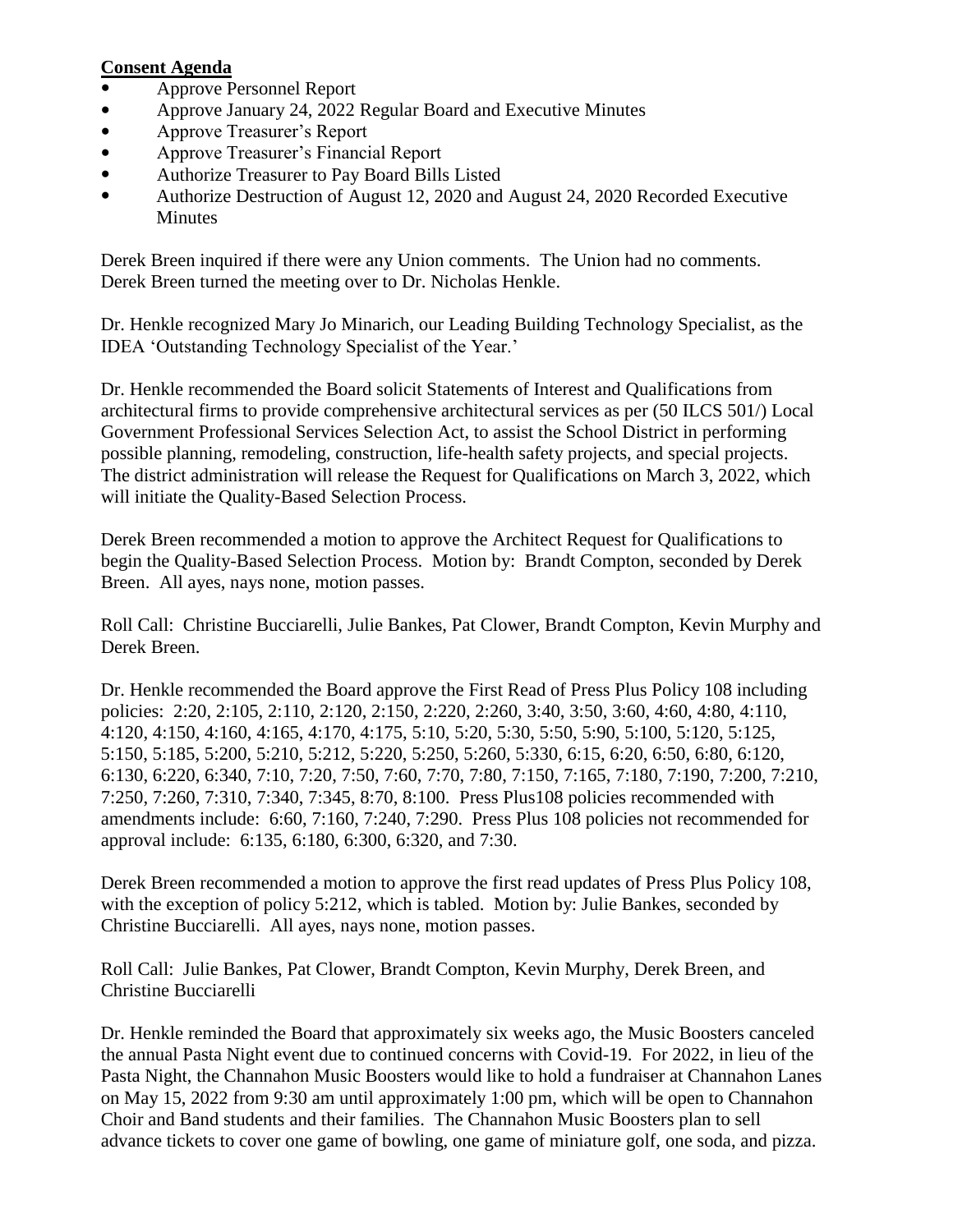Both the band and the choir would perform during the event. The Music Boosters would offer a 50/50 raffle and raffle baskets provided by local families and businesses. No alcohol will be served or available for purchase during this event. Dr. Henkle recommends the Board approve the Channahon Music Boosters Channahon Lanes fundraiser.

Derek Breen recommended a motion to approve the Music Boosters Fundraiser at Channahon Lanes. Motion by: Brandt Compton, seconded by Derek Breen. All ayes, nays none, motion passes.

Roll Call: Pat Clower, Brandt Compton, Kevin Murphy, Derek Breen, Christine Bucciarelli, and Julie Bankes

Dr. Henkle recommended the Board approve the FY23 calendar. Derek Breen recommended a motion to approve the FY23 calendar. Motion by: Christine Bucciarelli, seconded by Julie Bankes. All ayes, nays none, motion passes.

Roll Call: Brandt Compton, Kevin Murphy, Derek Breen, Christine Bucciarelli, Julie Bankes, and Pat Clower

Dr. Henkle recommended the Board approve the following FY23 registration fees (unchanged from FY22):

| Early Childhood               | \$0    |
|-------------------------------|--------|
| Kindergarten-Grade 4 Tech Fee | \$50   |
| Grades 5-8 Tech Fee           | \$63   |
| Grade 8                       | \$35   |
| Band \$15                     |        |
| <b>Interscholastic Sports</b> | \$15   |
| Lunch \$2.60                  |        |
| <b>Adult Lunch</b>            | \$3.10 |
|                               |        |

Due to the additional cost of the Chromebook Refresh and ChromeCare proposals anticipated in March, the Board decided to amend the FY23 technology fee for grades K-4 from \$50 to \$75 and from \$63 to \$100 for grades 5-8.

Derek Breen recommended a motion to approve the FY23 fees with the following amendments: K-4 technology fees changed from \$50 to \$75 and grades 5-8 technology fees changed from \$63 to \$100. Motion by: Pat Clower, seconded by Julie Bankes. Five ayes, one nay, motion passes.

Roll Call: Ayes: Christine Buccarelli, Julie Bankes, Pat Clower, Brandt Compton, Derek Breen Nays: Kevin Murphy

Dr. Henkle recommends the Board approve the following new and updated positions to invest in the education of the arts, STEAM, and language learning:

- NBG
	- 1.0 STEM Teacher
- NBG/PP Split
	- 1.0 Music Teacher NBG/PP
	- 1.0 Art Teacher NBG/PP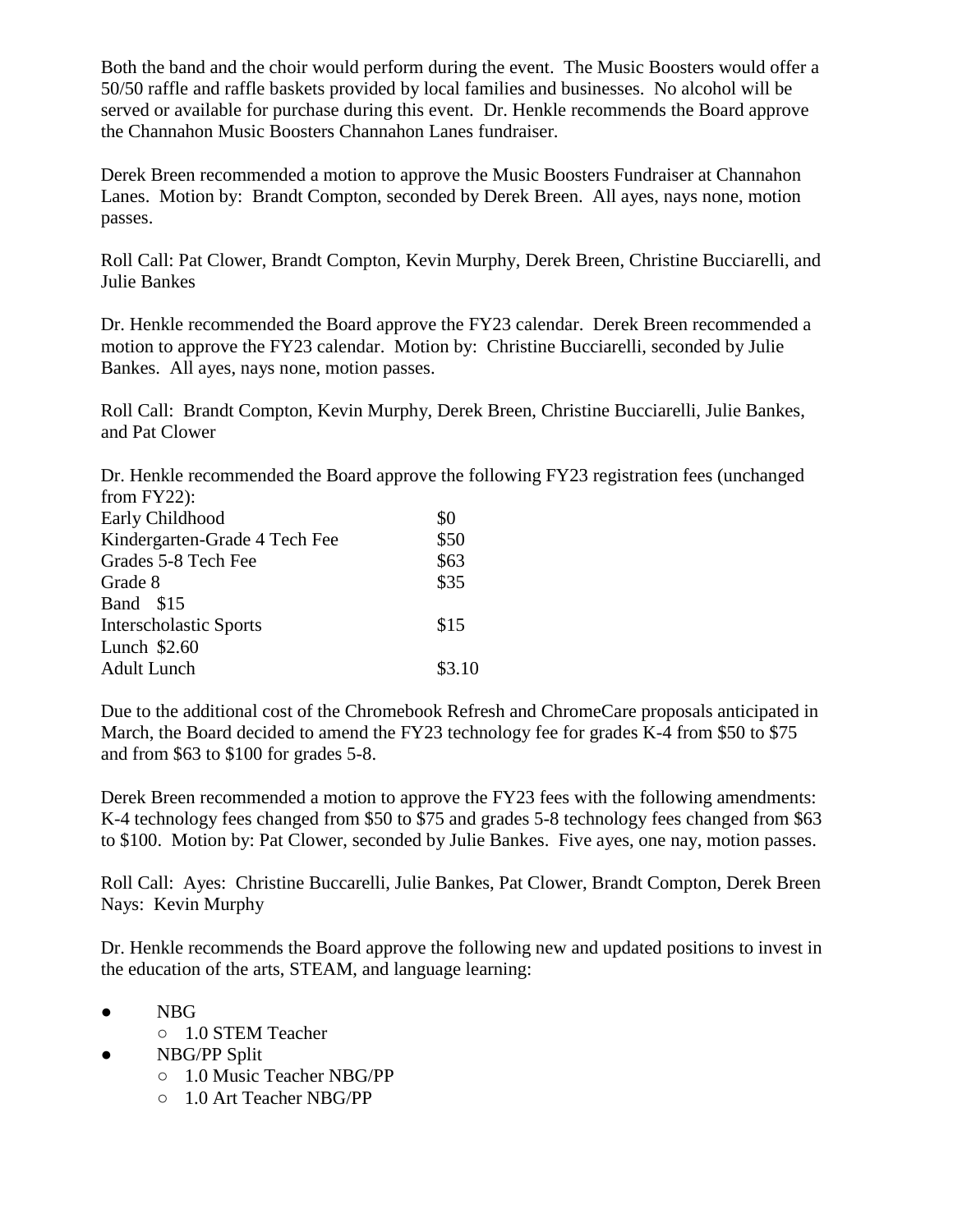- **TRS** 
	- Grade 6 Spanish (utilize existing staff)
	- $\circ$  STEM 2.0 (utilize existing staff)
	- Math Enrichment (utilize existing staff)
- **CJHS** 
	- .2 ELA Teacher (to allow for Grade 6 Spanish)
	- STEAM Component to Dream Lab (utilize existing staff)

Derek Breen recommended a motion to approve the following new positions: 1.0 STEM Teacher, 1.0 Music Teacher, 1.0 Art Teacher, and .2 ELA Teacher, as well as the following new course offerings: Grade 6 Spanish and STEM 2.0. Motion by: Brandt Compton, seconded by Kevin Murphy. All ayes, nays none, motion passes.

Roll Call: Kevin Murphy, Derek Breen, Christine Bucciarelli, Julie Bankes, Pat Clower, and Brandt Compton

Dr. Henkle discussed the Chanooka Braves request to replace the two aging sheds at N. B. Galloway School with one larger shed (30x35x12) constructed of metal. The shed would sit on a concrete slab which would make it a permanent structure and property of the school district. The Board expressed concerns on the proposed location of the new Chanooka Braves shed. Action will be brought back to the Board in March including some additional location options.

Dr. Henkle discussed making the following positions that were created in 2020-2021 permanent positions:

- 1. Four 'daily substitute' positions (one/building). These team members would provide support wherever needed, typically as a classroom substitute.
- 2. Two custodial positions to focus on daily cleaning and disinfecting of our four schools, buses, common areas, gymnasiums, lunchrooms, etc.

The Board discussed the necessity of continuing to disinfect the schools. The Board suggested that the Director of Buildings and Grounds submit specific reasons for retaining the additional custodians. It was also discussed that we could potentially retain one custodian if the decision was made to discontinue disinfecting the buildings. Action to retain the daily substitutes and custodians will be brought forth in March.

Dr. Henkle reminded the Board of the action that was taken in February of 2020 and 2021 to increase base wages for all entry level employees as well as non-certified employees. At that time, the Board expressed interest in increasing non-certified, non-union base wages (new employees) by \$1.00 annually through FY25 to stay ahead of the coming minimum wage increases. At that time, the Board also took action to provide all non-certified employees a \$2.00/hour increase for the first year and then the greater of \$1.00/hour increase or a 5% increase annually over this time period on a year-by-year basis. These concepts recognize the overall impact of the Illinois wage requirements set forth in PA-1072 and provide increases to maintain cost-of-living expenses. The Board discussed whether the annual increase should be \$1.00/hour only or the greater of \$1.00/hour increase or a 5% increase. The topic will be tabled for future discussion at the March meeting.

Derek Breen turned the meeting over to Jeff Grosso for the Business Office Report.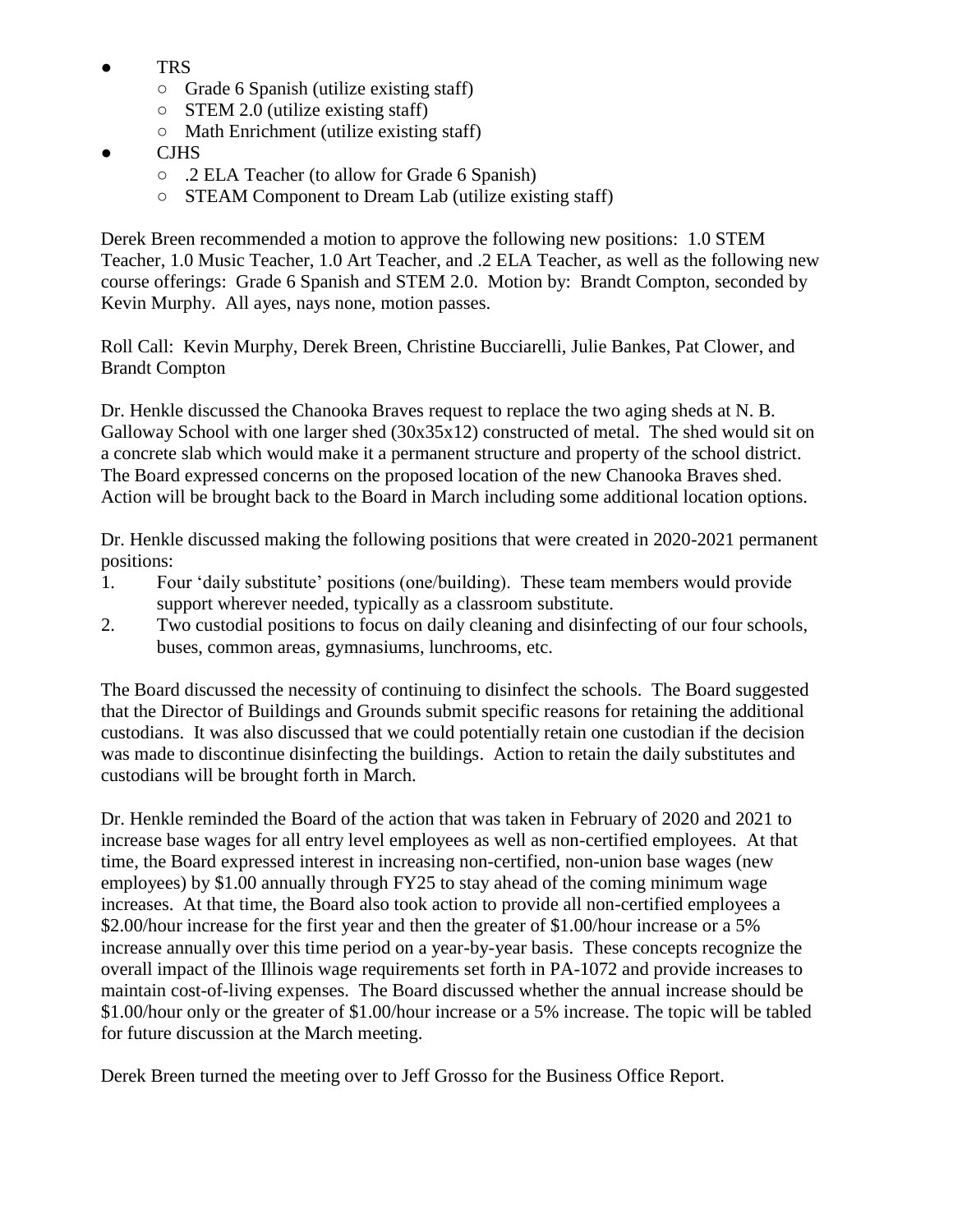Jeff Grosso discussed how WIPFLI recently completed the Single Audit process for federal funds received in FY21. A copy of the communication record and its corresponding reports will be available for the March Board meeting.

Jeff Grosso discussed the PTAB recapture extension (PA 102-0519/SB508). The Will County Clerk has determined that a recapture amount of \$18,432.34 will be extended to CSD17 in addition to the extension resulting from Levy 2021. This amount is not subject to the tax cap law (PTELL); therefore, not making it a permanent future gain or loss in tax revenue. Taxing bodies have the authority to accept the recapture extension or about it (partially or fully). Administration is asking if the Board would like to take action on this recapture amount by either accepting the recapture extension or abating it at the March Board meeting. A recommendation to do a full abatement will be brought forth in March.

Jeff Grosso discussed the five-year financial forecast and 2021 Levy considerations. The Board discussed Mr. Grosso's presentation. Options will be brought forth to the Board for action in March. The Board also suggested that we have a facilities planning meeting this summer.

Jeff Grosso discussed a phone system replacement for the District. The current system is limited in its capabilities, functionality, and has had issues causing either quality reduction or system downtime. Administration is asking for the Board's permission to seek proposals to replace our existing phone system and connection with a modern, cloud-hosted system that will meet the District's needs now and in the future. Administration is also asking the Board's permission to seek proposals to replace the current 15-year old Cisco office phones in the event the phones are not compatible with a new system, as well as additional phones to supplement the phones purchased in 2020. Action to be taken in March.

Jeff Grosso discussed ordering 150 Chromebooks which are ordered annually for incoming 5th grade students. Mr. Grosso also recommends the Board replace the K-4 student Chromebooks at Pioneer Path and Galloway as well as staff Chromebooks which have not been replaced since the inception of the 1:1 program in 2017. After June 2022, staff and K-4 Chromebook models will not be able to receive critical system and application updates. The cost per Chromebook, which includes licensing, is estimated at \$380. The total number of Chromebooks to be ordered in March for FY23 is 910 for a total estimated cost of \$345,800. ESSER III dollars in the amount of \$84,478 have been allocated to offset this cost in addition to the student technology fees paid each year. A finalized Chromebook refresh proposal will be brought forth in March for action by the Board.

Jeff Grosso also explained that since the inception of the 1:1 Chromebook program began in 2017, the District has assumed all costs associated with parts and repairs of Chromebooks. No warranties or insurance plans were purchased for Chromebooks to offset the cost of repairs. Chromebook parts have cost the District \$29,885 (as of 2/7/22) since 2018 and are projected to exceed \$35,000 by the end of the current year. The Board discussed increasing the student technology fee to help absorb the cost of the ChromeCare warranty which is reflected in the amended student fees above. Administration will bring a proposal for action in March to purchase a ChromeCare warranty for all 5th-8th grade Chromebooks starting in FY23 at a cost of \$89 per Chromebook or an approximate total of \$35,100.